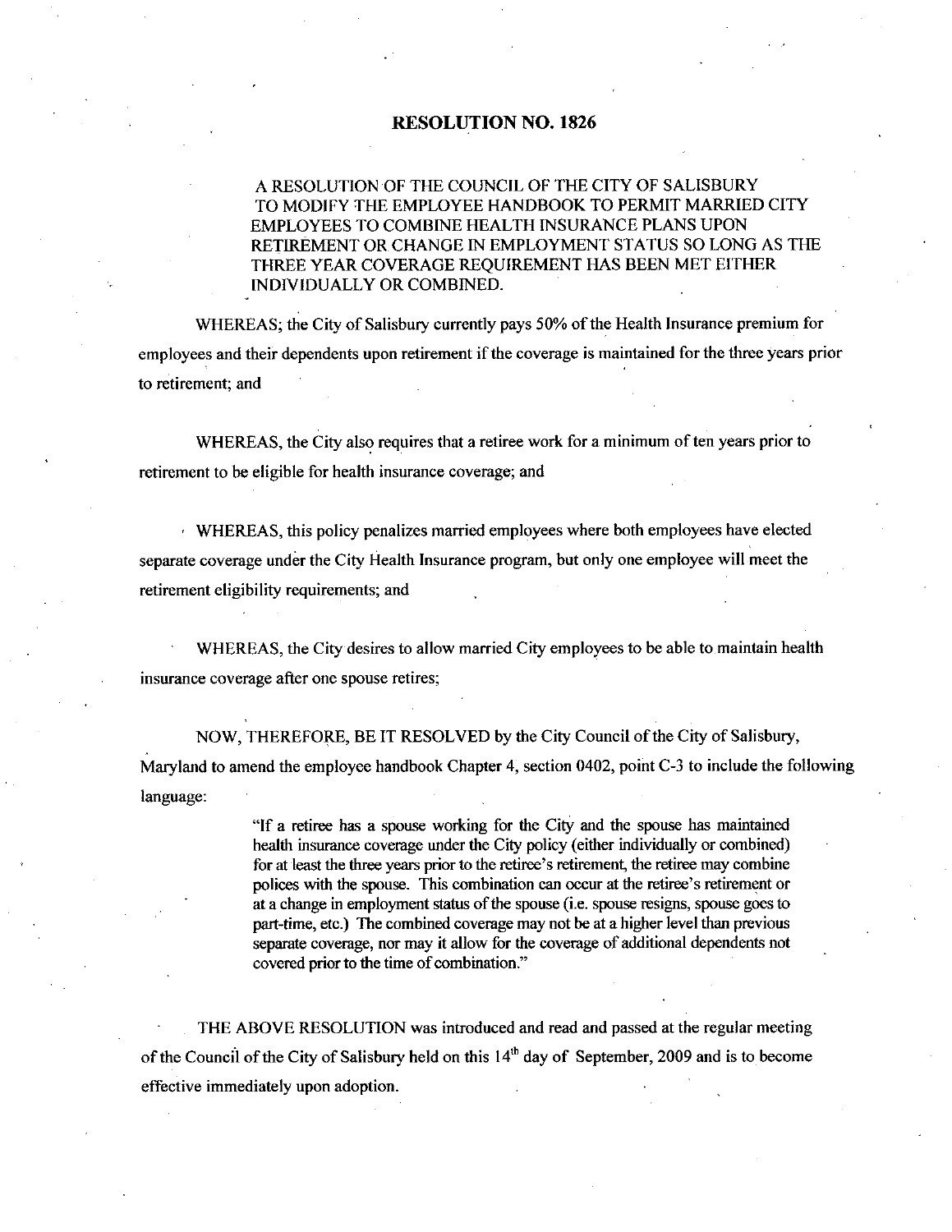ATTEST:

Coleg Brendal, Colegrove

APPROVED by me this  $15^{+1}$ 

day of Septenber, 2009.

James Irvon, Jr.

MAYOR, City of Salisbury

**Tars the** Louise Smith<br>CITY COUNCIL PRESIDENT